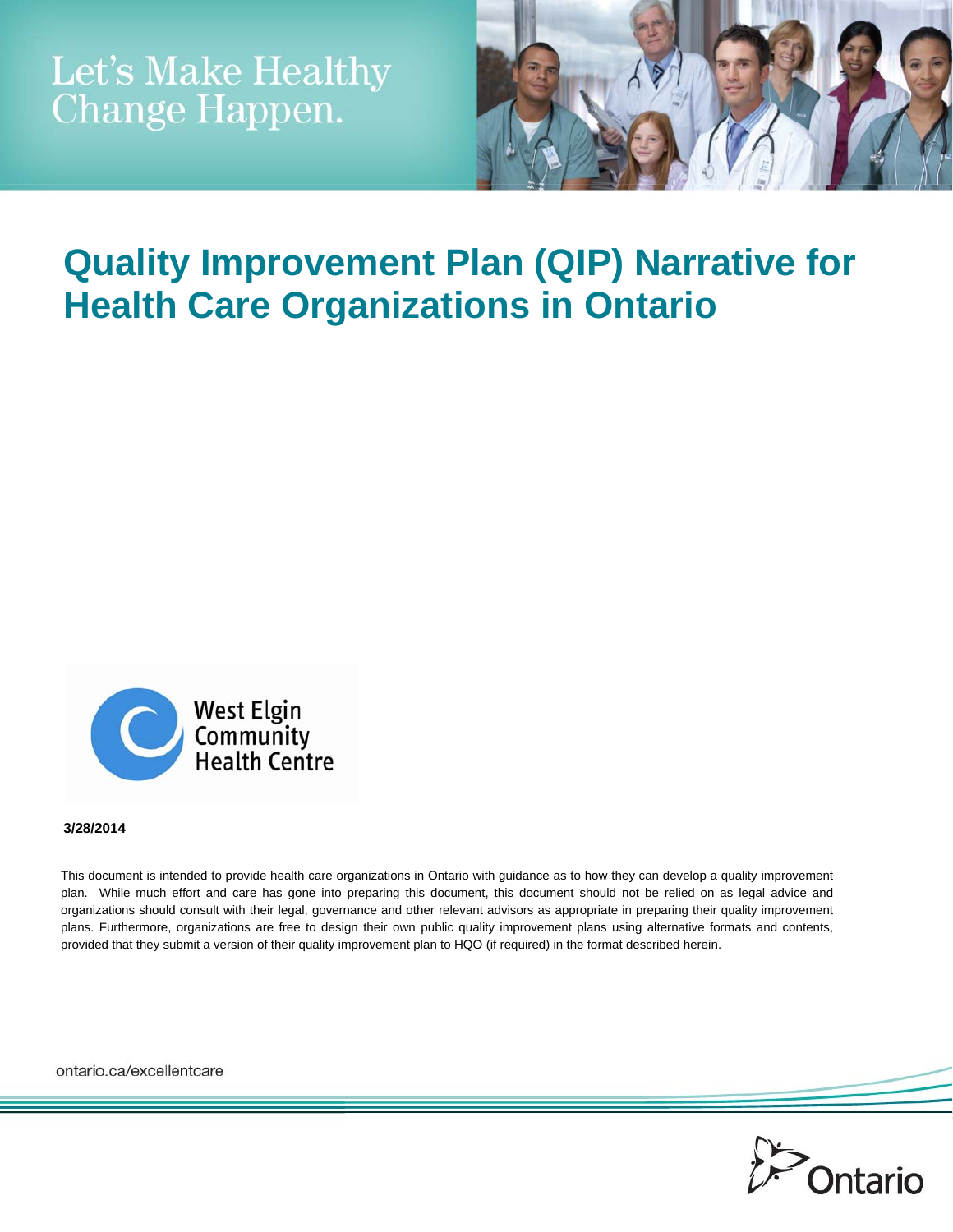## **Overview**

**Overview:** The West Elgin Community Health Centre has always emphasized the need to provide quality care and services to our clients. However, until last year this did not result in formalized quality improvement plans. In the Centre's 2012-2015 strategic plan improving quality and efficiency was identified as one of our five strategic directions. Last year the organization formed a Quality Committee. Our organization's Quality Improvement Plan (QIP) is designed to address the three priority areas of access, integration and patient-centredness.

**Focus:** Our QIP is designed to improve the quality of care:

1) By striving to provide timely access for clients who need to be seen by a provider.

2) By identifying if appropriate follow up with a client's regular care provider occurs after discharge from hospital.

3) By using client feedback to improve the quality of service provided.

## **Integration & Continuity of Care**

**Integration and continuity of care:** The quality improvement goal in this area is focused on patient continuity of care between the hospital and CHC sectors. We have already had initial discussions with the other Community Health Centres in the South West LHIN with the LHIN at the table. We have agreed to work together over the next year to continue discussions with our hospital partners in the LHIN. Work has now started toward the development of an Elgin County Health Link in which the Centre expects to play an active role. Additionally we will be further exploring using tools such as ICES and LENS to address this priority.

**Practice/community profile:** In order to identify community priorities, our CHC undertakes client satisfaction surveys annually and in addition holds focus groups within the various communities we serve. The Centre has also implemented a major external communications strategy which is currently underway and is another one of the strategic directions identified in our strategic plan. We also be educating ourselves on Experience Based Co-Design (EBCD) to determine its applicability to our Centre in terms of improving the patient's journey and experience.

**Chronic disease management and prevention:** Timely access to clinical providers and tracking whether or not appropriate follow up is happening when our clients leave the hospital will help to address management of those with a chronic disease as well as assist in prevention. As noted we will be looking at the feasibility of using the LENS tool in our work to facilitate this. Our diabetes teams continue to expand the delivery of quality care to clients with diabetes across Elgin County.

# **Challenges, Risks & Mitigation Strategies**

**Challenges and risks:** The main risks identified continue to be the ability to generate and access the various reports necessary to provide the data that will enable tracking of performance and improvement.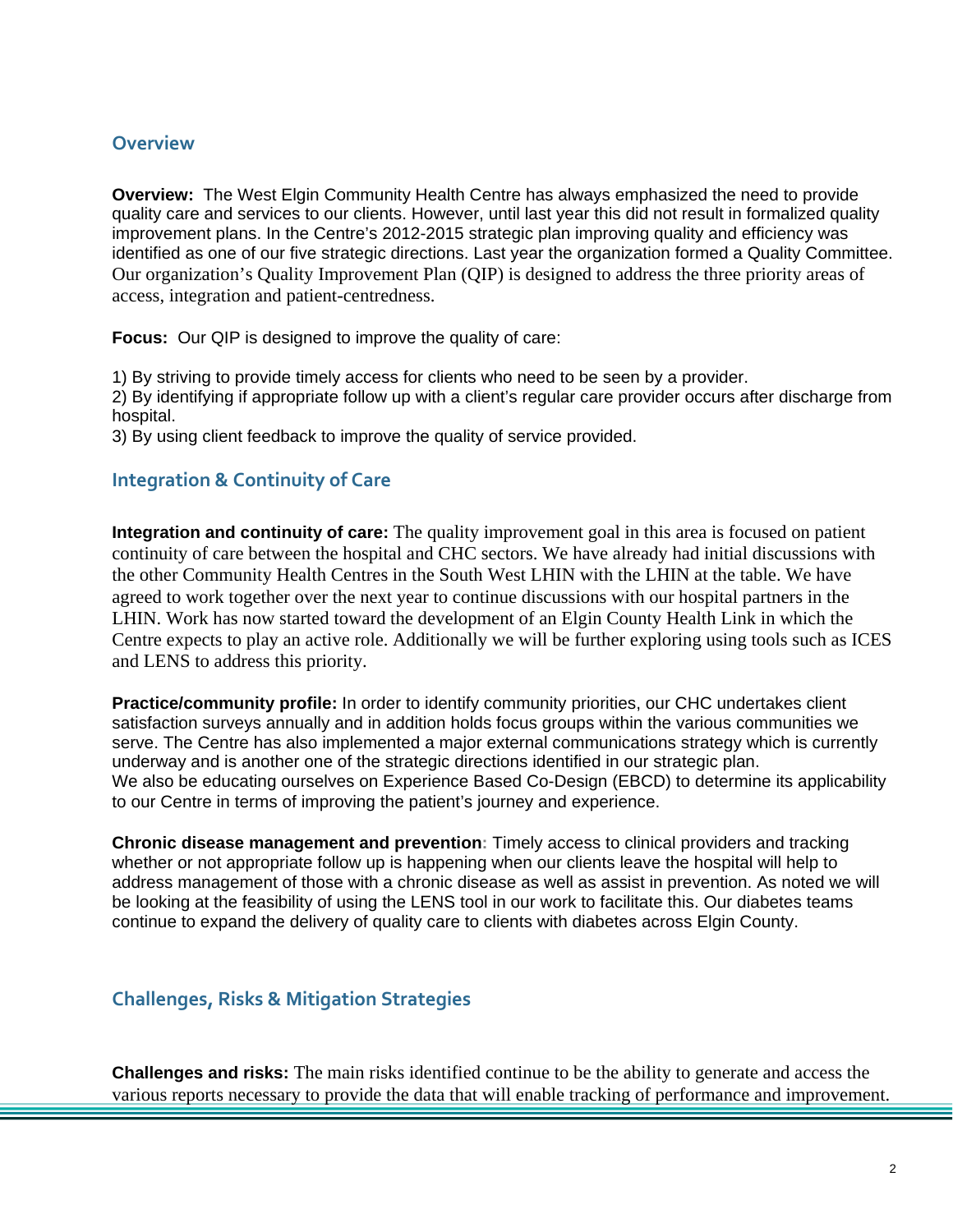We are now working with North Hamilton CHC IT department to assist in the mitigation of this risk as they will facilitate our ability to generate the required reports.

### **Information Management Systems**

**Use of the Electronic Medical Record (EMR**)**:** The Centre was an early adopter site for the provincial EMR initiative coordinated through the Association of Ontario Health Centres (AOHC). We went live with the Nightingale-on-Demand (NOD) EMR in October 2012. The implementation went well and we are looking forward to improvements in the system that will allow us to generate timely reports. We expect that eventually we will be able to assess the quality improvement goal under Access by indicating percentage of provider's time available in the EMR. Going forward with new iterations of the QIP, we expect that as we become more familiar with the capabilities of the EMR we will be in a better position to develop future indicators.

#### **Engagement of Clinical Staff & Broader Leadership**

**Engagement of Clinical Staff and Broader Leadership:** Clinical staff will be involved through representation on the Quality Committee as well as participation in information sessions on the ICES report and interpretation of that data. They will also be working together to implement Advanced Access. Additionally they along with the broader leadership will receive results of patient/client surveys, and other work designed to solicit patient/client feedback related to quality improvement. Eventually there may be opportunities for clinical staff and the broader leadership to be involved in Experience Based Co-Design to improve the quality of services offered.

#### **Accountability Management**

**Accountability management:** The quality committee continues to be responsible to develop, implement monitor and track the plan throughout the year, at a minimum, on a quarterly basis. The committee is composed of representation from the board, management, clinical and community services teams. The organization will meet the reporting requirements associated with the final year of the current Multi-Sectoral Accountability Agreement (MSAA) with our funders the SW LHIN and will look at ways to improve accountability in the organization leading to the next MSAA

# **Sign-off**

It is recommended that the following individuals review and sign-off on your organization's Quality Improvement Plan (where applicable):

I have reviewed and approved our organization's Quality Improvement Plan

Board Chair Clinician Lead Executive Director / Administrative Lead

*Instructions: Enter the person's name. Once the QIP is complete, please export the QIP from Navigator, and have each participant sign on the line. Organizations are not required to submit the signed QIP to HQO. Upon submission of the QIP, organizations will be asked to confirm that they have signed their QIP.*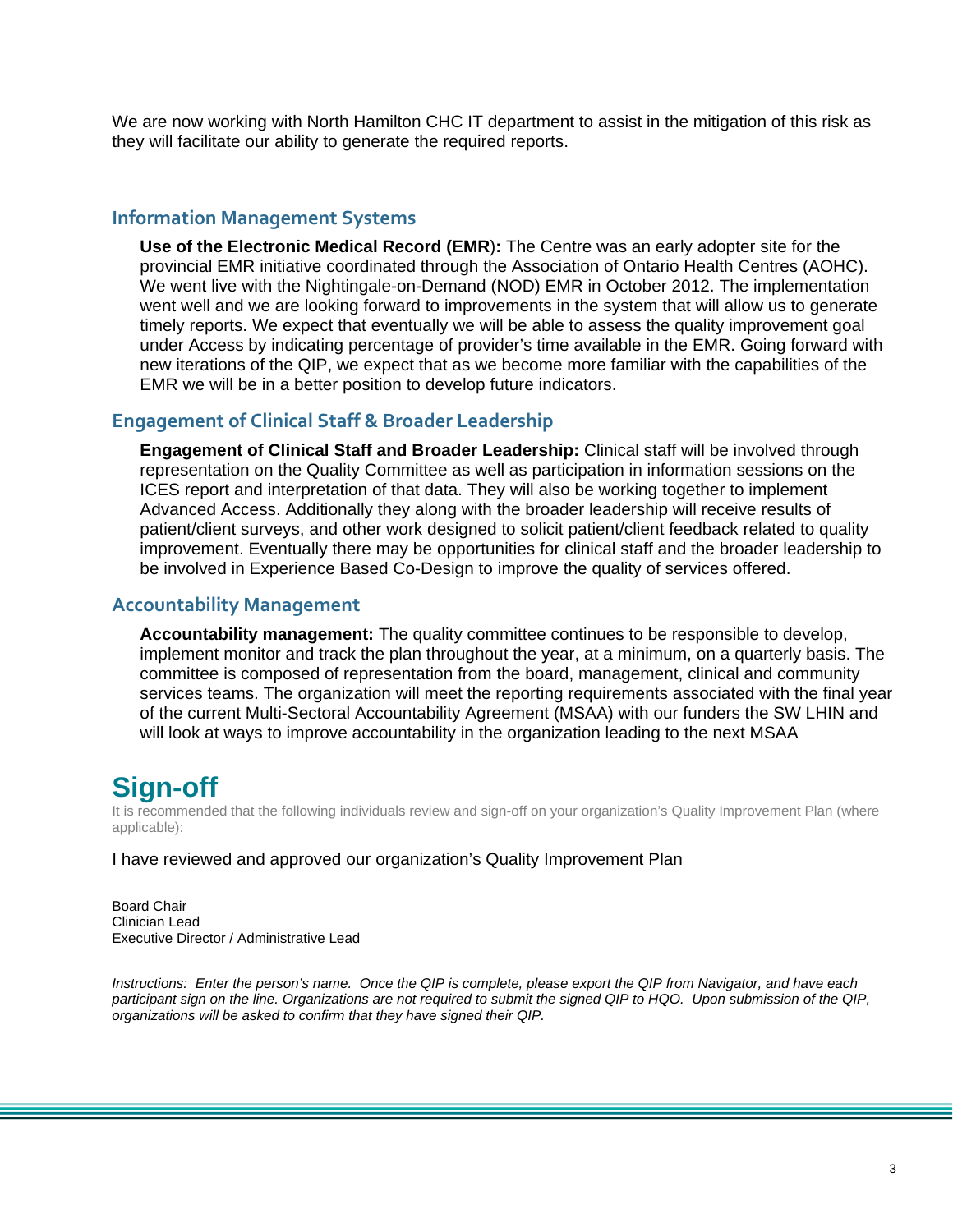#### **2014/15 Quality Improvement Plan for Ontario Primary Care "Improvement Targets and Initiatives"**

West Elgin Community Health Centre 153 Main Street, West Lorne, ON N0L 2P0

|                                    |                                    | <b>Measure</b>                                                                            |                      |                 |        |     |                                                                                                |                                                                                            |                                                                                                                                              |                                                                                                                                                                      |                                                            |                                                               |
|------------------------------------|------------------------------------|-------------------------------------------------------------------------------------------|----------------------|-----------------|--------|-----|------------------------------------------------------------------------------------------------|--------------------------------------------------------------------------------------------|----------------------------------------------------------------------------------------------------------------------------------------------|----------------------------------------------------------------------------------------------------------------------------------------------------------------------|------------------------------------------------------------|---------------------------------------------------------------|
| <b>Quality dimension</b> Objective |                                    | <b>Measure/Indicator</b>                                                                  |                      |                 |        |     | Unit / Population Source / Period Organization Id Current performa Target Target justification | Planned improvement initiatives (Cha Methods                                               |                                                                                                                                              | Process measures                                                                                                                                                     | Goal for change ideas                                      | Comments                                                      |
| Access                             | ccess to primary care when<br>eded | Percent of patients/clients able to see a doctor or nurse practitioner on the same day or | 6/PC<br>organization | -house survey   | 7245'  |     | <b>Additional baseline data</b><br>reeds to be collected                                       |                                                                                            |                                                                                                                                              | Quality committee reviews report on number of                                                                                                                        |                                                            |                                                               |
|                                    |                                    | next day, when needed.                                                                    |                      |                 |        |     |                                                                                                | before a target can be set 1)Implement our own version of                                  |                                                                                                                                              | lients surveyed bi-annually and number of available                                                                                                                  | 00% of Providers time is<br>easured to determine total     |                                                               |
|                                    |                                    |                                                                                           | opulation            |                 |        |     |                                                                                                | advanced access by increasing                                                              |                                                                                                                                              | ame day walk in appointments available on a monthly                                                                                                                  | me available for same day                                  | Dependent on reporting ability<br>of EMR and reports received |
|                                    |                                    |                                                                                           | surveyed             |                 |        |     |                                                                                                | <b>Ivailability of same day appointments EMR Reports and Client Surveys</b>                |                                                                                                                                              |                                                                                                                                                                      |                                                            | om LENS and SPIRE                                             |
|                                    |                                    |                                                                                           | ample)               |                 |        |     |                                                                                                |                                                                                            |                                                                                                                                              |                                                                                                                                                                      |                                                            |                                                               |
|                                    |                                    |                                                                                           |                      |                 |        |     |                                                                                                |                                                                                            |                                                                                                                                              |                                                                                                                                                                      |                                                            |                                                               |
|                                    | educe ED use by increasing         | ercent of patients/clients who visited the ED for conditions best managed elsewhere       | / PC org             | inistry of      | 32245* |     | <b>Additional baseline data</b>                                                                |                                                                                            |                                                                                                                                              |                                                                                                                                                                      |                                                            |                                                               |
|                                    | access to primary care             | BME).                                                                                     | pulation             | alth Portal /   |        |     | eeds to be collected                                                                           |                                                                                            |                                                                                                                                              |                                                                                                                                                                      | 00% of Provider time is                                    |                                                               |
|                                    |                                    |                                                                                           | visiting ED (for     |                 |        |     |                                                                                                | before a target can be set 1)Implement our own version of<br>advanced access by increasing |                                                                                                                                              | Quality committee to review reports on number of<br>lients surveyed bi-annually and number of same day                                                               | asured to determine time                                   | ependent on reporting ability                                 |
|                                    |                                    |                                                                                           | onditions BME        |                 |        |     |                                                                                                | vailability of same day appointment                                                        | <b>EMR Reports and Client Surveys</b>                                                                                                        | pointments on a monthly basis                                                                                                                                        | vailable for same day<br><b>untments</b>                   | of EMR and reports received<br>om LENS and SPIRE              |
|                                    |                                    |                                                                                           |                      |                 |        |     |                                                                                                |                                                                                            |                                                                                                                                              |                                                                                                                                                                      |                                                            |                                                               |
|                                    |                                    |                                                                                           |                      |                 |        |     |                                                                                                |                                                                                            |                                                                                                                                              |                                                                                                                                                                      |                                                            |                                                               |
| Integrated                         | imely access to primary care       | ercent of patients/clients who saw their primary care provider within 7 days after        | % / PC org           | Ministry of     | 92245* | 100 | Additional baseline data                                                                       |                                                                                            |                                                                                                                                              |                                                                                                                                                                      |                                                            |                                                               |
|                                    | ppointments post-discharge         | lischarge from hospital for selected conditions (based on CMGs).                          | opulation            | lealth Portal   |        |     | eeds to be collected                                                                           |                                                                                            |                                                                                                                                              |                                                                                                                                                                      |                                                            |                                                               |
|                                    | hrough coordination with           |                                                                                           | discharged from      | TRD             |        |     | before a target can be se                                                                      |                                                                                            |                                                                                                                                              |                                                                                                                                                                      |                                                            |                                                               |
|                                    | ospital(s).                        |                                                                                           | ospital              |                 |        |     |                                                                                                | 1) Plan to receive and review ICES                                                         |                                                                                                                                              | Quality committee to review reports on a quarterly                                                                                                                   | Analysis of 100% of ICES                                   | pendent on access to                                          |
|                                    |                                    |                                                                                           |                      |                 |        |     |                                                                                                |                                                                                            | Practice Profile semi-annual reports  Document meetings and analysis of ICES reports                                                         | asis and implement Action Items where measurable                                                                                                                     | eports received                                            | <b>Prince</b>                                                 |
|                                    |                                    |                                                                                           |                      |                 |        |     |                                                                                                |                                                                                            |                                                                                                                                              |                                                                                                                                                                      |                                                            |                                                               |
|                                    |                                    |                                                                                           |                      |                 |        |     |                                                                                                |                                                                                            |                                                                                                                                              |                                                                                                                                                                      |                                                            |                                                               |
|                                    |                                    |                                                                                           |                      |                 |        |     |                                                                                                |                                                                                            | 2) Meet with local hospitals to discuss Documentation of actions arising from meetings with                                                  | Review reports received by LENS and SPIRE on a                                                                                                                       | chedule meetings with local<br>rea hospitals and work with | SW LHIN is starting to co-                                    |
|                                    |                                    |                                                                                           |                      |                 |        |     |                                                                                                | urrent discharge process                                                                   | hospitals                                                                                                                                    | uarterly basis with Quality team                                                                                                                                     | alth Links                                                 | ordinate this process with<br>ealth Links                     |
|                                    |                                    |                                                                                           |                      |                 |        |     |                                                                                                |                                                                                            |                                                                                                                                              |                                                                                                                                                                      |                                                            |                                                               |
|                                    |                                    |                                                                                           |                      |                 |        |     |                                                                                                |                                                                                            |                                                                                                                                              |                                                                                                                                                                      |                                                            |                                                               |
|                                    | Reduce unnecessary hospital        | Percent of a primary care organization's patients/clients who are readmitted to hospital  | % / PC org           | Ministry of     | 92245* |     | <b>Additional baseline data</b>                                                                |                                                                                            |                                                                                                                                              |                                                                                                                                                                      |                                                            |                                                               |
|                                    | eadmissions                        | after they have been discharged with a specific condition (based on CMGs).                | opulation            | lealth Portal / |        |     | needs to be collected                                                                          |                                                                                            |                                                                                                                                              |                                                                                                                                                                      |                                                            |                                                               |
|                                    |                                    |                                                                                           | discharged from      | <b>TBD</b>      |        |     | before a target can be set                                                                     |                                                                                            |                                                                                                                                              |                                                                                                                                                                      |                                                            |                                                               |
|                                    |                                    |                                                                                           | ospital              |                 |        |     |                                                                                                | Delan to receive and review ICES                                                           |                                                                                                                                              | Action items arising from ICES and documented on a                                                                                                                   | Analysis of 100% of ICES                                   | ependent on access to                                         |
|                                    |                                    |                                                                                           |                      |                 |        |     |                                                                                                | Practice Profile semi-annual reports                                                       | Document meetings and analysis of ICES Reports                                                                                               | uarterly basis with the Quality Team                                                                                                                                 | orts received                                              |                                                               |
|                                    |                                    |                                                                                           |                      |                 |        |     |                                                                                                |                                                                                            |                                                                                                                                              |                                                                                                                                                                      |                                                            |                                                               |
|                                    |                                    |                                                                                           |                      |                 |        |     |                                                                                                |                                                                                            |                                                                                                                                              |                                                                                                                                                                      |                                                            |                                                               |
|                                    |                                    |                                                                                           |                      |                 |        |     |                                                                                                |                                                                                            | 2) Meet with local hospitals to discuss Documentation of actions arising from meetings with Review reports received from LENS and SPIRE on a |                                                                                                                                                                      | chedule meetings with local                                | SW LHIN is starting to co-                                    |
|                                    |                                    |                                                                                           |                      |                 |        |     |                                                                                                | current discharge process                                                                  | hospitals                                                                                                                                    | uarterly basis with the Quality team                                                                                                                                 | re hospitals and work with<br>lealth Links                 | ordinate this process with<br>lealth Links                    |
|                                    |                                    |                                                                                           |                      |                 |        |     |                                                                                                |                                                                                            |                                                                                                                                              |                                                                                                                                                                      |                                                            |                                                               |
| <b>Patient-centred</b>             |                                    |                                                                                           |                      |                 | 92245  |     | dditional baseline dat                                                                         |                                                                                            |                                                                                                                                              |                                                                                                                                                                      |                                                            |                                                               |
|                                    | Receiving and utilizing            | ercent of patients who stated that when they see the doctor or nurse practitioner, they   | 6/PC                 | -house survey   |        |     |                                                                                                |                                                                                            | evelop an advocacy help sheet for clients/patients                                                                                           |                                                                                                                                                                      |                                                            |                                                               |
|                                    | eedback regarding                  | someone else in the office (always/often) give them an opportunity to ask questions       | preanization         | 2014/2015       |        |     | eeds to be collected                                                                           |                                                                                            | and to pilot a orientation meeting with clients/patients Quality committee to review on an annual basis the                                  |                                                                                                                                                                      | 0% of clients/patients                                     |                                                               |
|                                    | atient/client experience with      | about recommended treatment?                                                              | opulation            |                 |        |     | efore a target can be se                                                                       |                                                                                            | Detient/Client education. Applies to on "Getting the most out of your Health Care                                                            | umber of staff participation education sessions and                                                                                                                  | eceive advocacy fact/help<br>eets. This applies to all 3   | We will look for other client                                 |
|                                    | e primary health care              |                                                                                           | arveyed              |                 |        |     |                                                                                                |                                                                                            | ppointment". This applies to all 3 sections                                                                                                  | lients surveyed.                                                                                                                                                     |                                                            | munication options                                            |
|                                    | rganization.                       |                                                                                           | mple)                |                 |        |     |                                                                                                |                                                                                            |                                                                                                                                              |                                                                                                                                                                      |                                                            |                                                               |
|                                    |                                    |                                                                                           |                      |                 |        |     |                                                                                                |                                                                                            |                                                                                                                                              |                                                                                                                                                                      |                                                            |                                                               |
|                                    |                                    | Percent of patients who stated that when they see the doctor or nurse practitioner, they  | %/PC                 | n-house survey  | 92245* |     | <b>Additional baseline data</b>                                                                |                                                                                            |                                                                                                                                              |                                                                                                                                                                      |                                                            |                                                               |
|                                    |                                    | or someone else in the office (always/often) involve them as much as they want to be in   | reanization          | 2014/2015       |        |     | needs to be collected                                                                          |                                                                                            | rovide health literacy workshop to providers and an                                                                                          | Quality committee to review on an annual basis the                                                                                                                   |                                                            |                                                               |
|                                    |                                    | lecisions about their care and treatment?                                                 | opulation            |                 |        |     | before a target can be se                                                                      | )Provider education. This applies to                                                       | opportunity to learn about "experience based design"                                                                                         | umber of staff participation education sessions and                                                                                                                  | 00% of providers participate                               |                                                               |
|                                    |                                    |                                                                                           | surveyed             |                 |        |     |                                                                                                | all 3 sections                                                                             | his applies to all 3 sections                                                                                                                | lients surveyed                                                                                                                                                      | education initiative.This<br>plies to all 3 sections       | Will look for other provider<br>ducation options              |
|                                    |                                    |                                                                                           | ample)               |                 |        |     |                                                                                                |                                                                                            |                                                                                                                                              |                                                                                                                                                                      |                                                            |                                                               |
|                                    |                                    |                                                                                           |                      |                 |        |     |                                                                                                |                                                                                            |                                                                                                                                              |                                                                                                                                                                      |                                                            |                                                               |
|                                    |                                    | Percent of patients who stated that when they see the doctor or nurse practitioner, they  | %/PC                 | n-house survey  | 92245* |     | <b>Additional baseline data</b>                                                                |                                                                                            |                                                                                                                                              |                                                                                                                                                                      |                                                            |                                                               |
|                                    |                                    | r someone else in the office (always/often) spend enough time with them?                  | rganization          | 2014/2015       |        |     | eeds to be collected                                                                           | DExamine feasibility of changing                                                           |                                                                                                                                              |                                                                                                                                                                      | 0% More staff to attend                                    | ill need to work with other                                   |
|                                    |                                    |                                                                                           | opulation            |                 |        |     | before a target baseline                                                                       | satisfaction survey to experience                                                          |                                                                                                                                              | Quality committee to review on an annual basis the                                                                                                                   | perience based design                                      | 'HC's and I HIN to determine                                  |
|                                    |                                    |                                                                                           | surveved             |                 |        |     | can be set                                                                                     | 3 sections                                                                                 | applies to all 3 sections                                                                                                                    | based design model. This applies to all Attend experience based design training sessions. This number of staff participation education sessions and<br>ents surveyed | aining. This applies to all 3                              | easibility of making this<br>ange                             |
|                                    |                                    |                                                                                           | ample)               |                 |        |     |                                                                                                |                                                                                            |                                                                                                                                              |                                                                                                                                                                      |                                                            |                                                               |
|                                    |                                    |                                                                                           |                      |                 |        |     |                                                                                                |                                                                                            |                                                                                                                                              |                                                                                                                                                                      |                                                            |                                                               |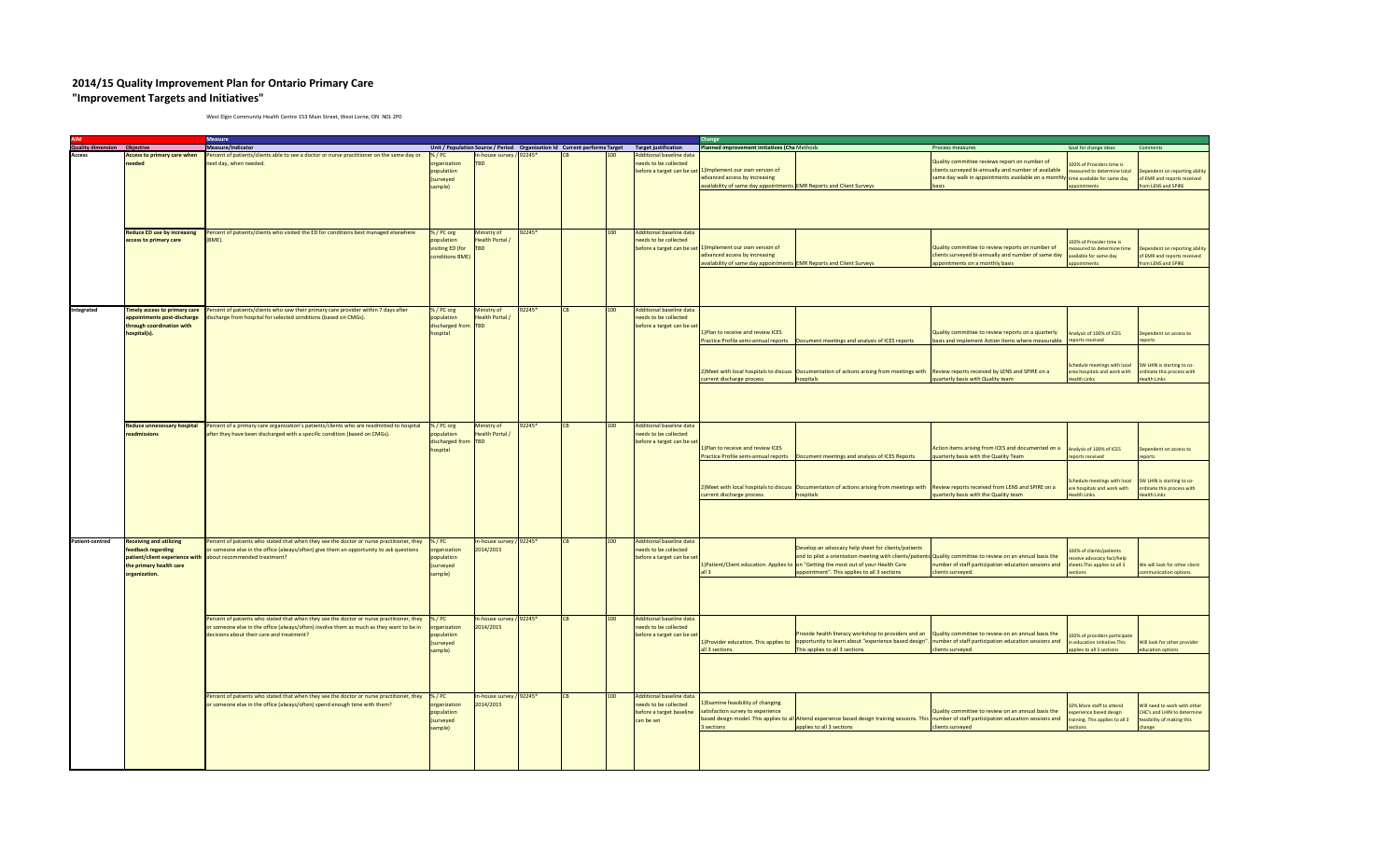# **Quality Improvement Plans (QIP): Progress Report for 2013/14 QIP**

The following template has been provided to assist with completion of reporting on the progress of your organization's QIP. Please review the information provided in the first row of the template which outlines the requirements for each reporting parameter.

| <b>Priority Indicator</b>                                                                                                                                                                                                                                                    | <b>Performance</b> | <b>Performance Progress</b><br>Goal | to date | <b>Comments</b>                                                                                                                                                      |
|------------------------------------------------------------------------------------------------------------------------------------------------------------------------------------------------------------------------------------------------------------------------------|--------------------|-------------------------------------|---------|----------------------------------------------------------------------------------------------------------------------------------------------------------------------|
| Percent of patients/clients able<br>to see a doctor or nurse<br>practitioner on the same day or<br>next day, when needed.<br>$\%$<br>PC organization population<br>(surveyed sample)<br><b>TBD</b><br>In-house survey                                                        |                    |                                     | 67.05   |                                                                                                                                                                      |
| Improve<br>Percent of patients/clients who<br>visited the ED for conditions<br>best managed elsewhere (BME).<br>%<br>PC org population visiting ED<br>(for conditions BME)<br><b>TBD</b><br>Ministry of Health Portal<br>Improve                                             |                    |                                     | 17.10   | <b>Based on CHC Practice</b><br>Profile Report ICES<br>April 1-March 31 2012                                                                                         |
| Percent of patients/clients who<br>saw their primary care provider<br>within 7 days after discharge<br>from hospital for selected<br>conditions (based on CMGs).<br>%<br>PC org population discharged<br>from hospital<br><b>TBD</b><br>Ministry of Health Portal<br>Improve |                    |                                     |         | <b>Information from ICES</b><br>report April 1 2010-<br>March 31 2012 was<br>provided but the per<br>centage number was<br>too low $(< 5)$ per<br>hundred residents. |
| Percent of a primary care<br>organization's patients/clients                                                                                                                                                                                                                 |                    |                                     | 6.90    | Based in ICES report<br>April 2010-March                                                                                                                             |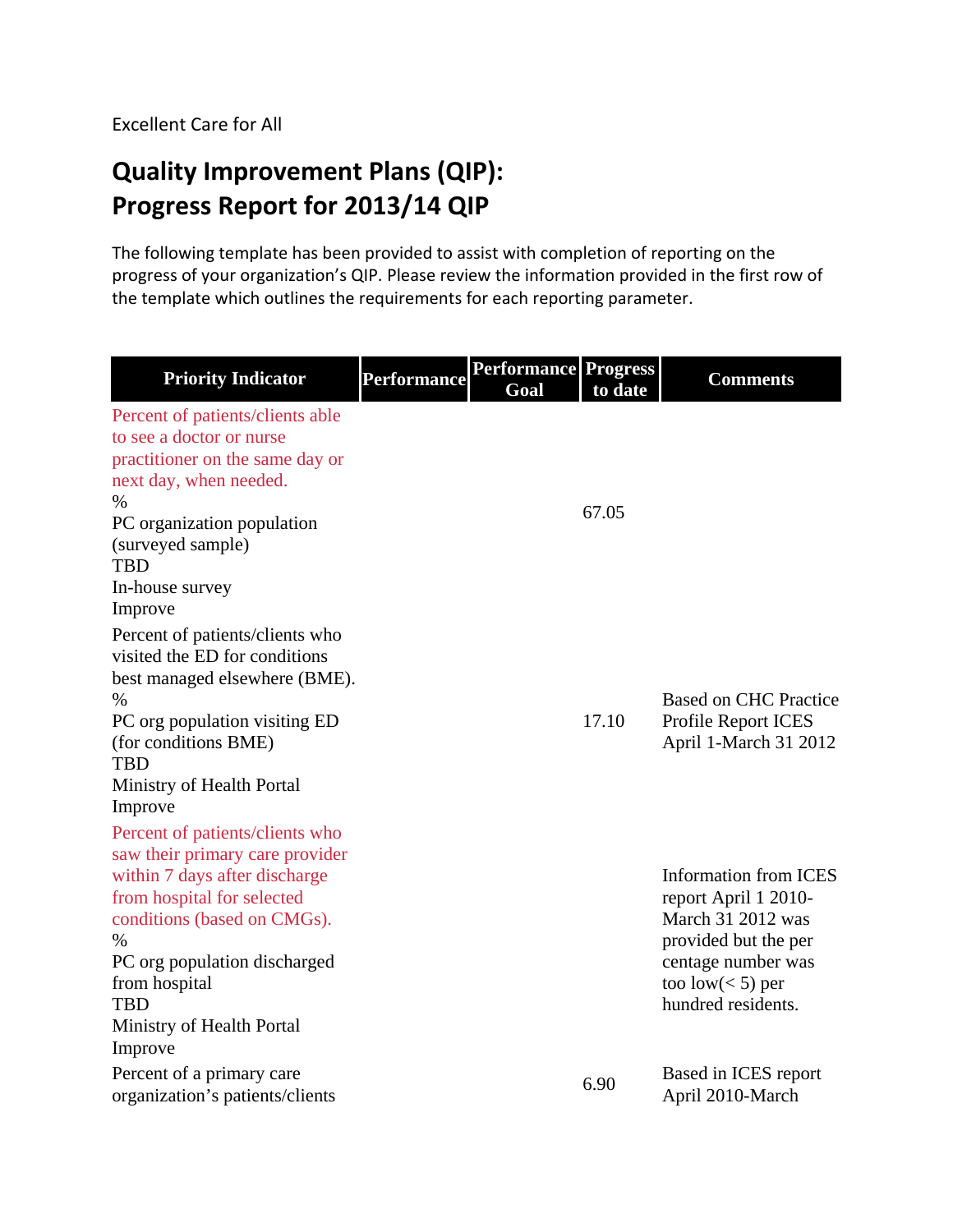who are readmitted to hospital after they have been discharged with a specific condition (based on CMGs).  $\%$ PC org population discharged from hospital TBD Ministry of Health Portal Improve 2012 within one year. Percent of patients who stated that when they see the doctor or nurse practitioner, they or someone else in the office (always/often) give them an opportunity to ask questions about recommended treatment? % PC organization population (surveyed sample) 2014/2015 In-house survey Improve 85.26 Percent of patients who stated that when they see the doctor or nurse practitioner, they or someone else in the office (always/often) involve them as much as they want to be in decisions about their care and treatment? % PC organization population (surveyed sample) 2014/2015 In-house survey Improve 94.24 Percent of patients who stated that when they see the doctor or nurse practitioner, they or someone else in the office (always/often) spend enough time with them? % PC organization population (surveyed sample) 93.23